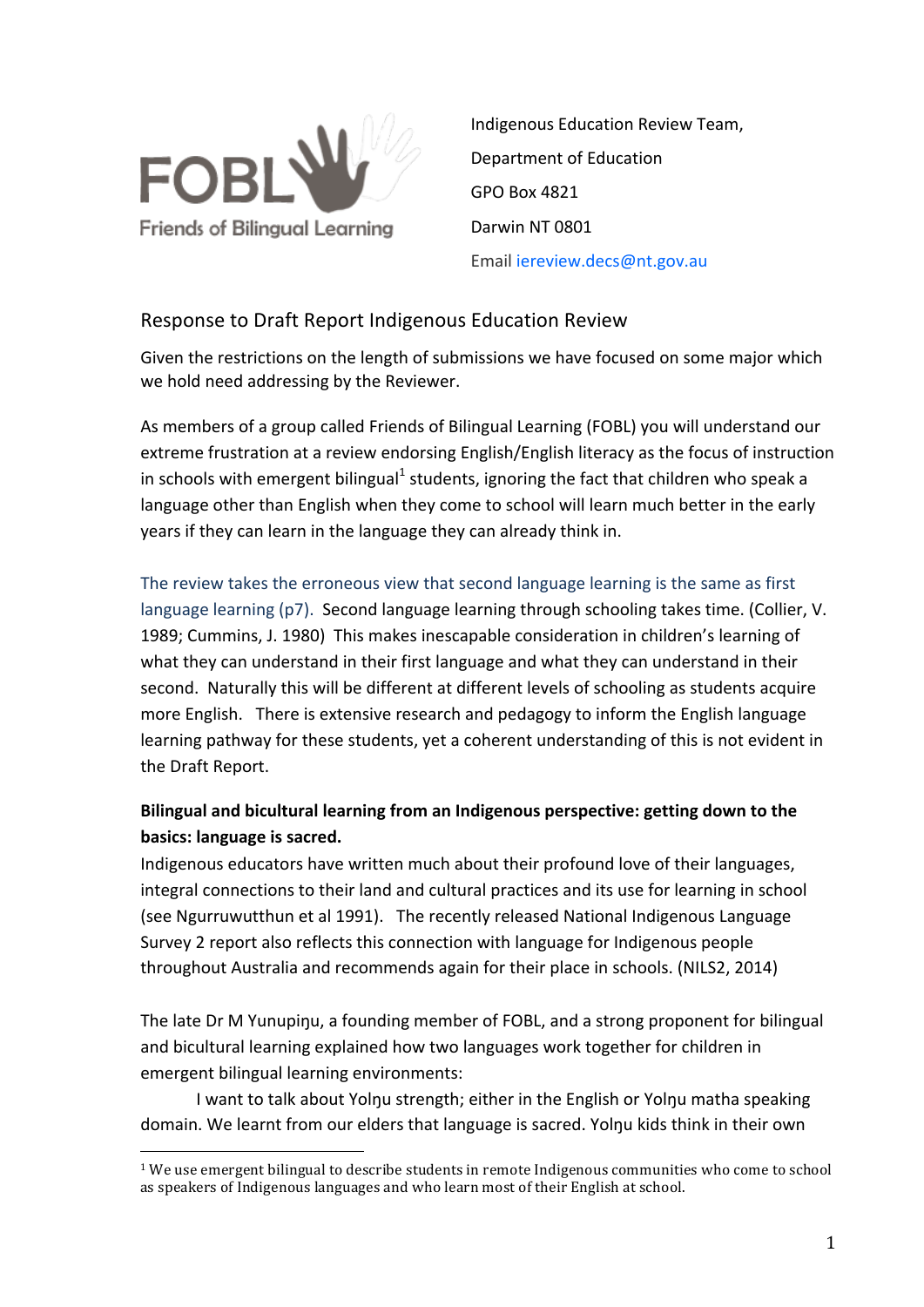language which can then inform them about English, its meanings and its values. I consider Yolnu children in Yolnu schools to be as clever as anyone else in the wide world, and I don't want that cleverness left outside the classroom door. Not for my kids or my grandkids. They should have equal rights, the same rights as any kids in the world, whether they are Chinese, or Balanda, the equal right to learn in their own language.

In Yunupingu (1999) he writes about Double Power, 'the double power of the Yolngu and the Balanda way' (p4).

We would caution against a solution for the inclusion of Indigenous languages in education that only refers to Language or Language and Culture programs. The role of first language in the learning of emerging bilingual students needs to be addressed separately.

The review makes no reference to the history of Western Education and what has been achieved during 50 years of government schooling in remote Indigenous communities. Their first generation of trained teachers has passed through the workforce and yet their experiences and expertise has not been included in the Draft Report. We refer the reviewer to **www.educationmob.communitystories.net**, to the Ngoonjook journal and publications such as Aboriginal Pedagogy and Bat and Shore (forthcoming). A more rigorous consultation process may also have enabled richer input into the Review. Indigenous visions for their children's education have been presented/included in many school-community agreements/documents/consultations/local curricula. These could have been analysed. We would encourage the Review to correct this in the final version of the report.

## **Bilingual learning from a western perspective:**

# **Getting down to basics: The role of first language (also referred to as own or home language, mother-tongue)**

The role of first language for thinking described by Yunupingu (1999) is amply supported by western research.

"Children learn better if they understand the language spoken in school. This is a straightforward observation borne out by study after study (Thomas and Collier, 1997; Dutcher, 1995; Patrinos and Velez, 1996; Walter, 2003). Even the important goal of learning a second language is facilitated by starting with a language the children already know. Cummins (2000) and others provide convincing evidence of the principle of interdependence—that second language learning is helped, not hindered by first language study. This leads to a simple axiom: the first language is the language of learning. It is by far the easiest way for children to interact with the world. And when the language of learning and the language of instruction do not match, learning difficulties are bound to follow." (World Bank 2006:3)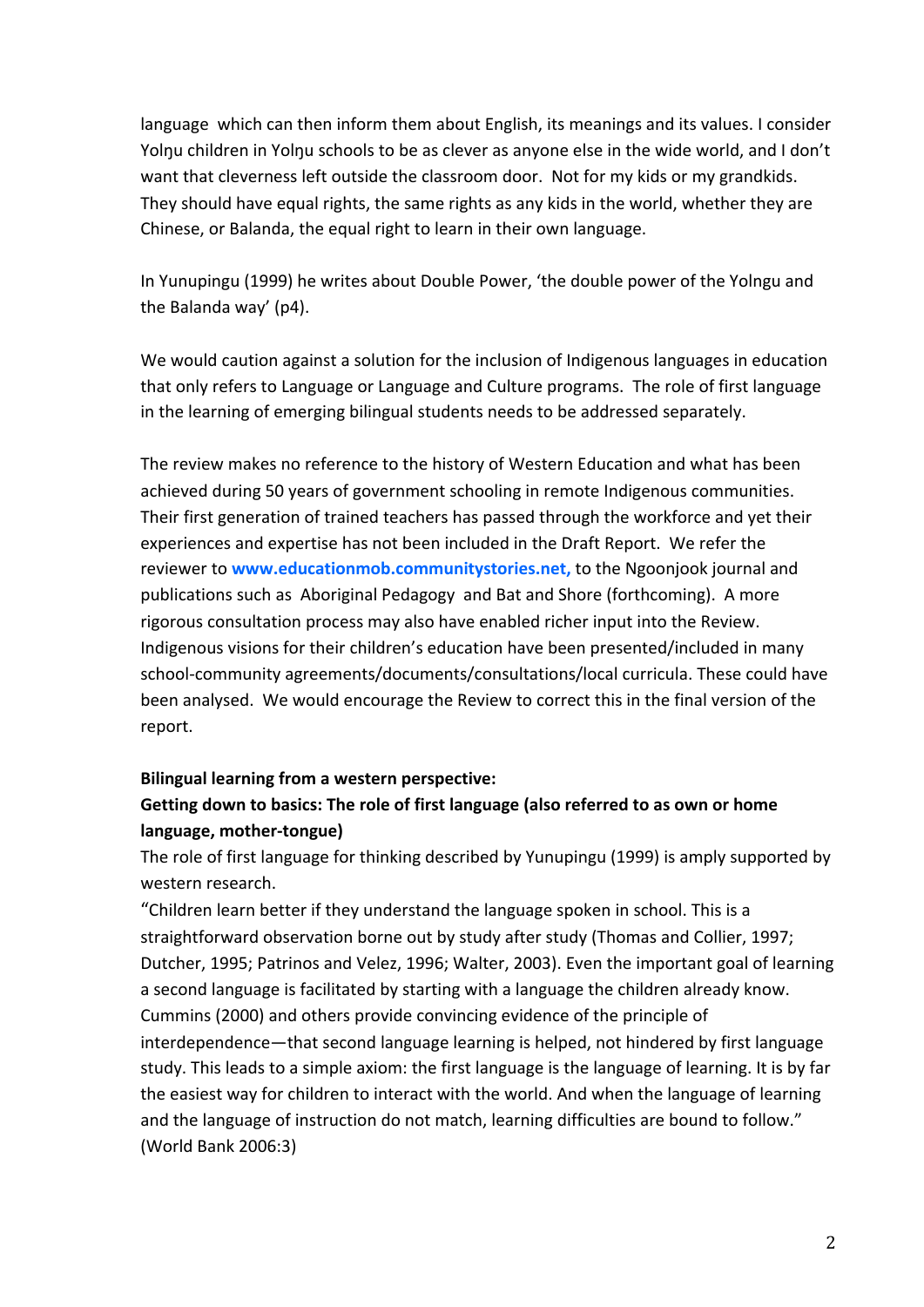"The most powerful factor in predicting educational success for minority learners was the amount of formal schooling they received in their L1." (Thomas and Collier, 1997, reporting on an 11-year study of 42,000 minority language speakers in the USA. www.ncela.gwu.edu/ncbepubs/resource/effectiveness/)

The language used in school can destroy children's education In many countries of the world, large numbers of children start school, only to find their teachers are speaking to them in a language they don't understand. In other places, teachers start by communicating with children in their own language, but as soon as written words and numbers are introduced, teachers use a language children don't understand. Children learn to copy and often memorise the words and numbers, but don't understand them and can't apply them usefully. In these situations, many children drop out of school altogether, while others fail their examinations and spend years repeating grades.

Adults often have powerful reasons for choosing a school language that children do not know. Nevertheless, it has been shown that if the school language is different from the language children use at home with family and friends, this is a major cause of educational failure for many children.

In many countries, inappropriate use of school language is working against efforts to strengthen the quality of education, wasting precious resources." (Save the Children: 2009)

Another worrying omission in the Draft Report is the lack of references to very well-known theorists and educators with expertise in bilingual learning, ESL, TESOL, Indigenous languages, home language/mother-tongue and minority student education . We suggest 'the review' begins with a book entitled *Indigenous Languages in education:* what the *research actually shows*, by Professor Charles Grimes. Another rather incredible omission in the report is any use of the Commonwealth House of Representatives Standing Committee on Language Learning in Indigenous Communities report entitled *Our Land, Our Languages* (Commonwealth Government, 2012). Although this document is cited in the reference section none of its findings or recommendations is discussed in the Draft Report. This report weighed up all of the evidence presented to the inquiry by way of submissions and interviews over a two year period. The committee found in favour of bilingual education as the most effective means of ensuring that children in remote areas learn English proficiently. We refer the reviewer to Recommendation 14:

#### **Recommendation 14**

The Committee recommends that the Commonwealth Government work with state and territory governments to provide adequately resourced bilingual school education programs for Indigenous communities from the earliest years of learning, where the child's first language is an Indigenous language (traditional or contact). (Commonwealth Government, 2012, p. p 103)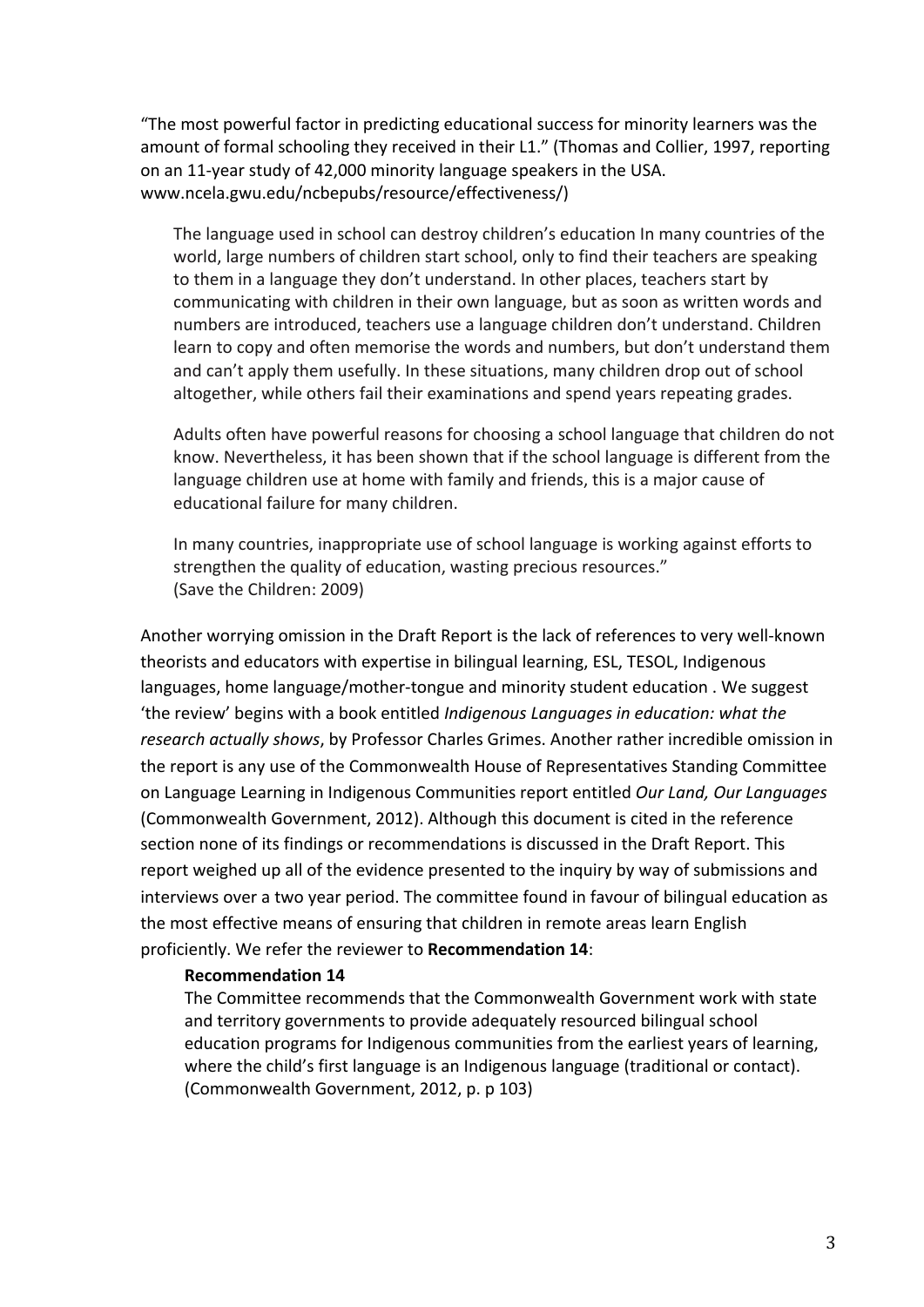### **Getting down to the basics; the learning of a second language at school**

**Basic Interpersonal Communication Skills and Cognitive Academic Language Proficiency** The reviewer needs to come to understand the difference between the acquisition of social language in emergent bilingualism through schooling and the acquisition of academic language skills required for being able to learn in a second language. Jim Cummins (2000b), an international expert on bilingual learning differentiates between social and academic language acquisition. Basic Interpersonal Communication Skills (BICS) are language skills developed for social situations, day-to-day language needed to interact socially with other people. This kind of learning is context-embedded and occurs in meaningful social contexts. For Indigenous students in remote schools such social contexts usually only occur at school or when talking to English speakers visiting or residing the community.

Cognitive Academic Language Proficiency (CALP) refers to formal academic learning. This includes listening, speaking, reading, and writing about subject area content material. This level of language learning is essential for students to succeed in school. Students need time and support to become proficient in academic areas. Research has shown this can take from five to seven years and even longer if a child has no prior schooling or receives no support in the development of their first language through schooling (Thomas & Collier, 2004). 

### Confusing language development with literacy learning.

The review has fallen into the old trap of confusing language development with the getting of literacy. Monolingual people from cultures with long literacy traditions often make this mistake as they have not had the experience of thinking and operating in more than one language. Language development and the learning of literacy are two related but very different processes. The Draft Report offers no research to support **Recommendation 10,** which recommends mandated approaches to early English literacy for Indigenous children in remote settings. There is with no reference to the English language learning the children are capable of at this stage of schooling and the relationship of this to literacy learning.

#### **First Language Literacy/Biliteracy**

While we acknowledge the functions of first language literacy would not be the same as for cultures with a longer literacy tradition, we cannot understand why you would tell communities who want to work with literacy in their own languages that they cannot. This would appear to be counter to the United Nations Declarations to which Australia is a signatory.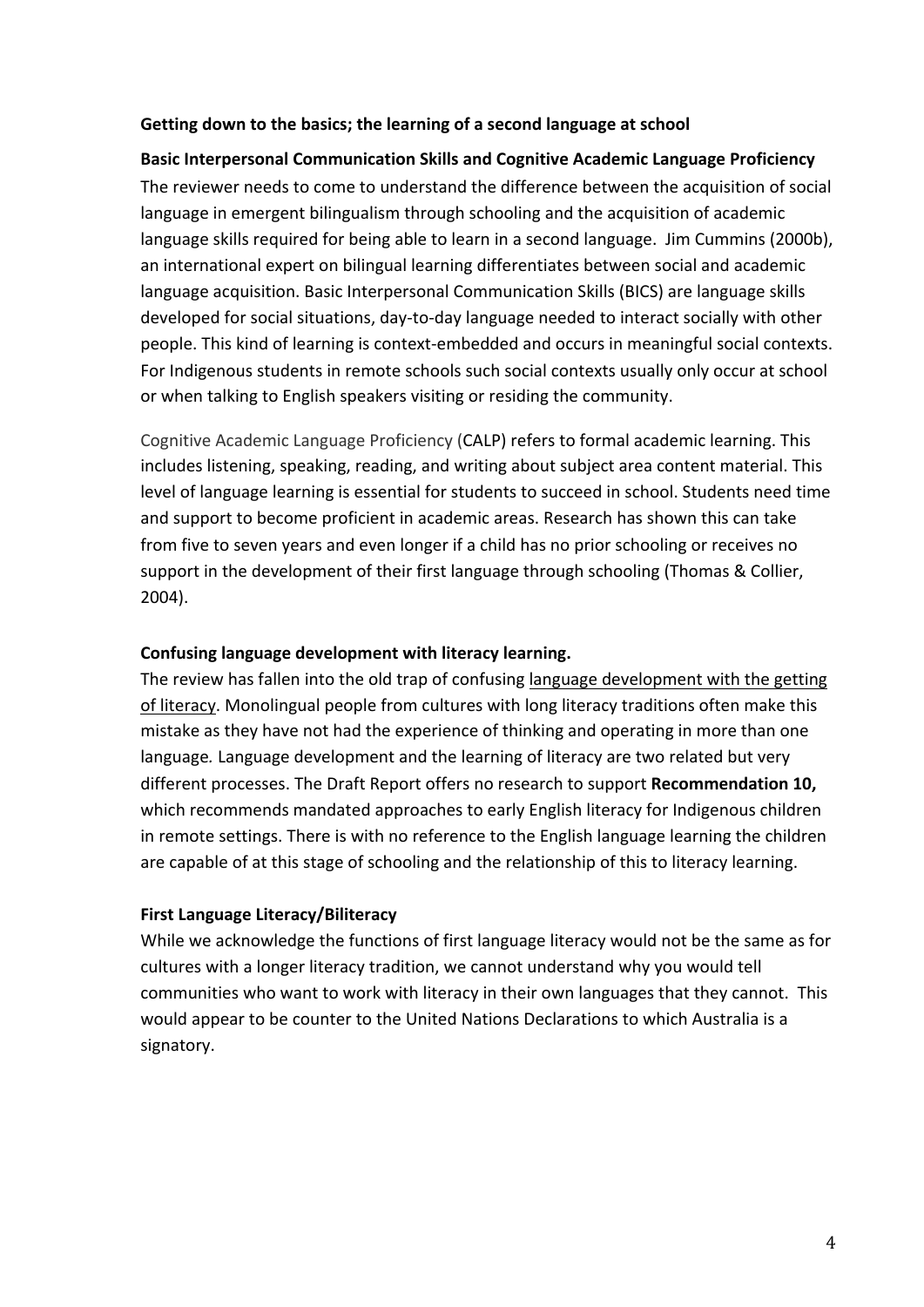# **Universal Declaration of Human Rights Articles 26 and 27**

http://www.un.org/en/documents/udhr/index.shtml#a26

The Convention on the Rights of the Child

**Article 30**

http://www.unicef.org/crc/files/Rights\_overview.pdf

**The United Nations Declaration on the Rights of Indigenous Peoples** 

### **Articles 13 and 14**

https://www.humanrights.gov.au/publications/un-declaration-rights-indigenous-peoples-1

The development of literacy practices in Indigenous communities is a complex process. The communities the Draft Report calls "Bush" have only been subjected to 'western' schooling for fifty years. At this point in time many Indigenous people read the Bible in their own languages, after many years of work in translation. Many people in communities now access some form of English material such as magazines and newspapers like the 'NT News' which do not require a high degree of literacy. Local community newspapers, Church and Land Council materials are also accessed regularly. There area very few people today who sign with an  $x'$ . There is a significant uptake by younger people with social media -*Facebook* in particular is very popular with young people so this is a contemporary change in the way people are accessing information. Our point is that the getting of literacy, in the context where practices from rich oral traditions are mixing and melding with contemporary literate and digital societies is very complex and expectations that people want and need the exact kind of outcomes and practices as 'white' Australia is assimilationism come back to haunt us. Where is the evidence it will work now?

There are communities who have developed literacy practices that can be used for early literacy acquisition and well resourced and accountable programs have successfully taught early literacy skills through their own languages. The role of first language literacy was put forward in original recommendations for bilingual programs in the NT. Hale (1999) reflects on these:

"In relation to English, we recommended that all Aboriginal children be given instruction in oral English from the very beginning of their school experience, with the view that, at an appropriate time later, they would be able to transfer to instruction in English literacy with three important kinds of underpinning: (1) they would have experienced the feeling of success in attaining full literacy in the vernacular in a relatively short time; (2) they would have a firm understanding of and feeling for, the alphabetical principle; and (3) their relatively firm control of spoken English would provide the necessary basis for literacy work in English."

We recommend that the reviewer reads the *Our land, Our Languages* report. Once he has done that he will need to rework Recommendation 10 regarding the approach to early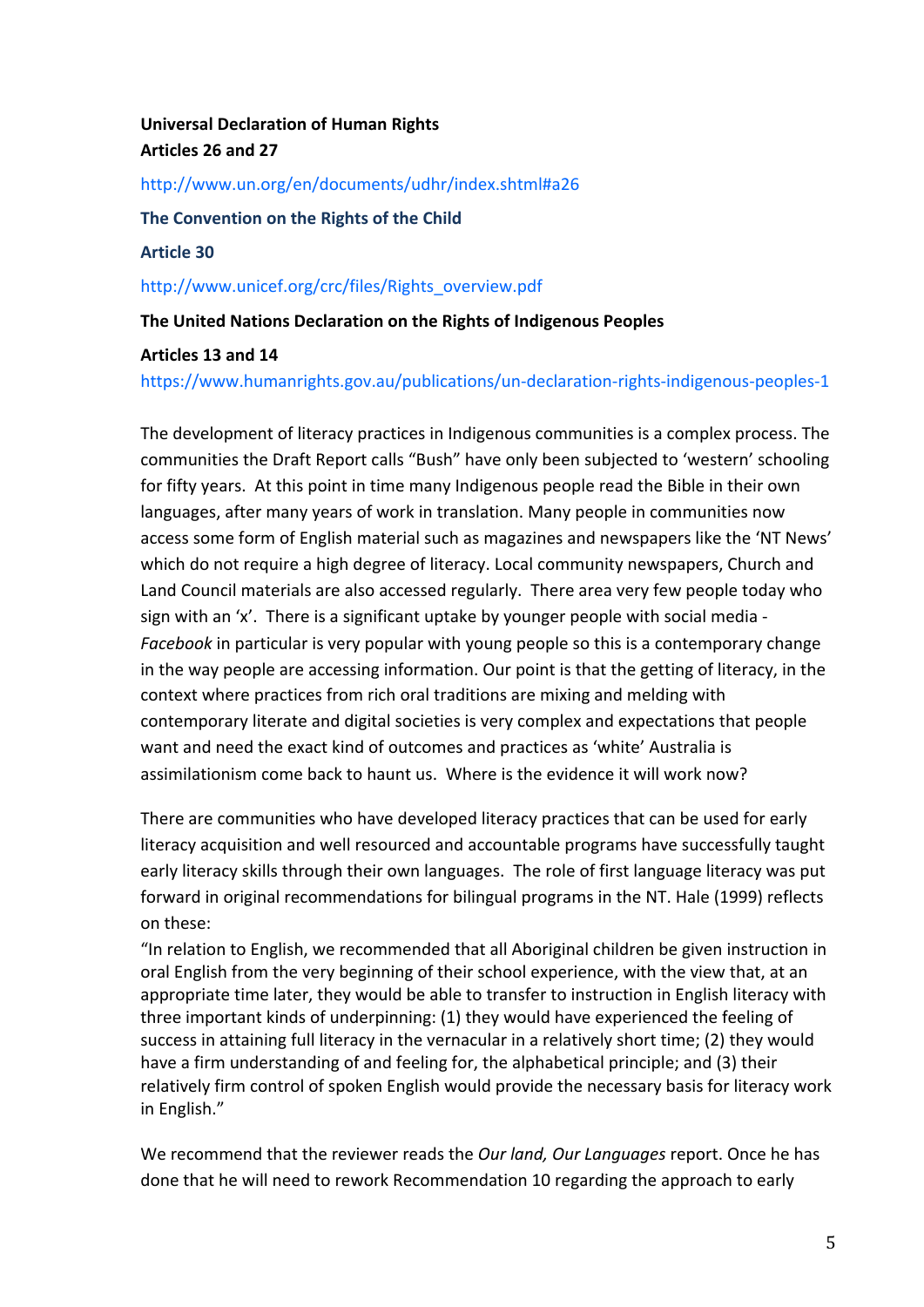literacy and English for Indigenous children who speak an Indigenous language using the best available research data. If he is unwilling to do this he must provide research he has found which supports his, in our opinion, erroneous belief that learning literacy in a language you are just beginning to learn is anything other than having young children 'barking at print'.

We would also argue that there is a place for ongoing use of L1 literacy throughout schooling. For instance, in relation to translation skills that will be needed by future adults in these communities. Similarly deep understanding of relationships between their own language and culture and English are also required for skills in oral interpreting. Studies in this area can be elements middle and secondary year courses e.g. Australian Languages, studies in own languages and cultures and Integrated Studies.

A revision of **Recommendations 1, 8, 10 and 11** is necessary to make explicit a research links to language learning relevant to these emerging bilingual students.

The challenge for any schooling of emergent bilinguals in remote indigenous communities is the bringing together of community visions for their children with Western education expectations and relevant informed approaches to education in these contexts. We would welcome a much clearer reflection on this in the final version of the Review report.

#### Where misunderstanding about language learning and literacy development are evident

This review has made a decision to focus on the English language skills and knowledge that underpin success in the western education system. Some people will bind this a challenging position. The recommendation is based on the view that Indigenous children learn English: through rigorous and relentless attention to the foundations of the language and the skills that support participation in a modern democracy and economy. The reviews does not support continued efforts to use biliteracy approaches, or to teach the content of the curriculum through first languages other than English. This report recommends the explicit teaching and assessment of foundational elements of English literacy, including phonemic awareness, phonics and vocabulary. (p 7)'

In light of this we do not support **Recommendation 13** which calls for an internal review into the state of English as an Additional Language. If this report reflects the extent of knowledge within NT DoE and the government in this area then external expertise is essential. To call throughout for evidence based approaches and then not demonstrate this within the review is unconscionable. We are also puzzled by the contrast in what is presented in this Draft Report and correspondence FOBL received from the former Minister for Education of the current government which stated: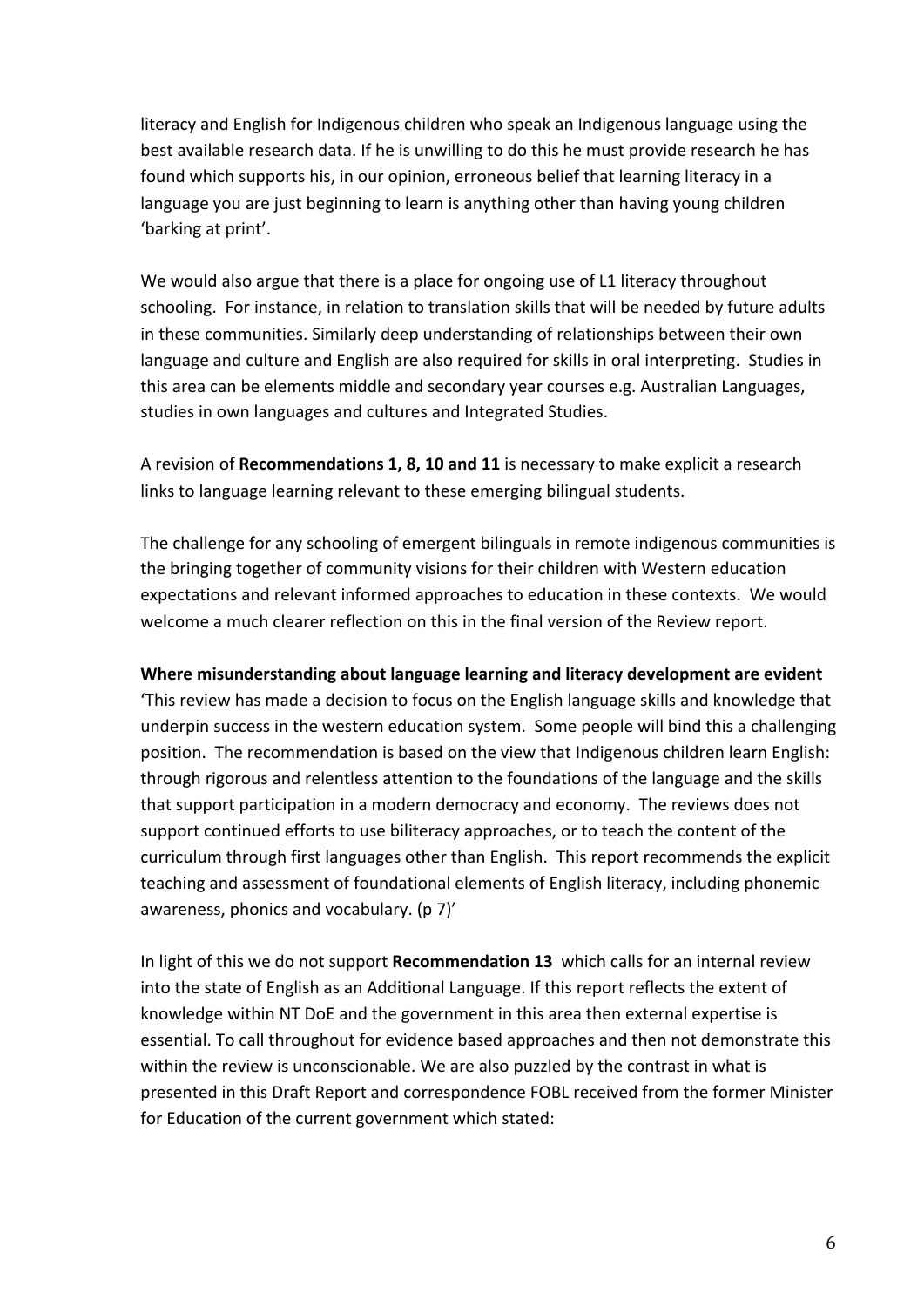The Northern Territory Government is committed to the delivery of quality programs for all students with a home language other than English. While ensuring an explicit focus on the teaching and learning of Standard Australian English, the home language is seen as a distinct and important area of learning in itself, as well as a valuable resource to support the learning of English and learning all other subject areas.

To improve the delivery of best-practice English as an Additional Language teaching, we have established the English as an Additional Language Unit. As part of its work, the Unit  $$ including Indigenous language linguists- will be supporting remote schools to plan, deliver, monitor and assess bilingual and bi-literacy programs as agreed with local communities.' (pc Dec 2012)

And finally this is probably an appropriate way to end this submission from another former Indigenous Principal from Arnhemland who sadly passed away in January.

Yolnu in different areas have their own cultures which still exist and are very significant to us. This is very valuable to acknowledge. The Balanda do not understand Yolnu lifestyles, beliefs and how we get involved in various ceremonies and see the world differently. It is very important for the Yolnu to participate in implementing curriculum and to establish a firm foundation according to how Yolnu see the world around them." Aboriginal Pedagogy (1991)